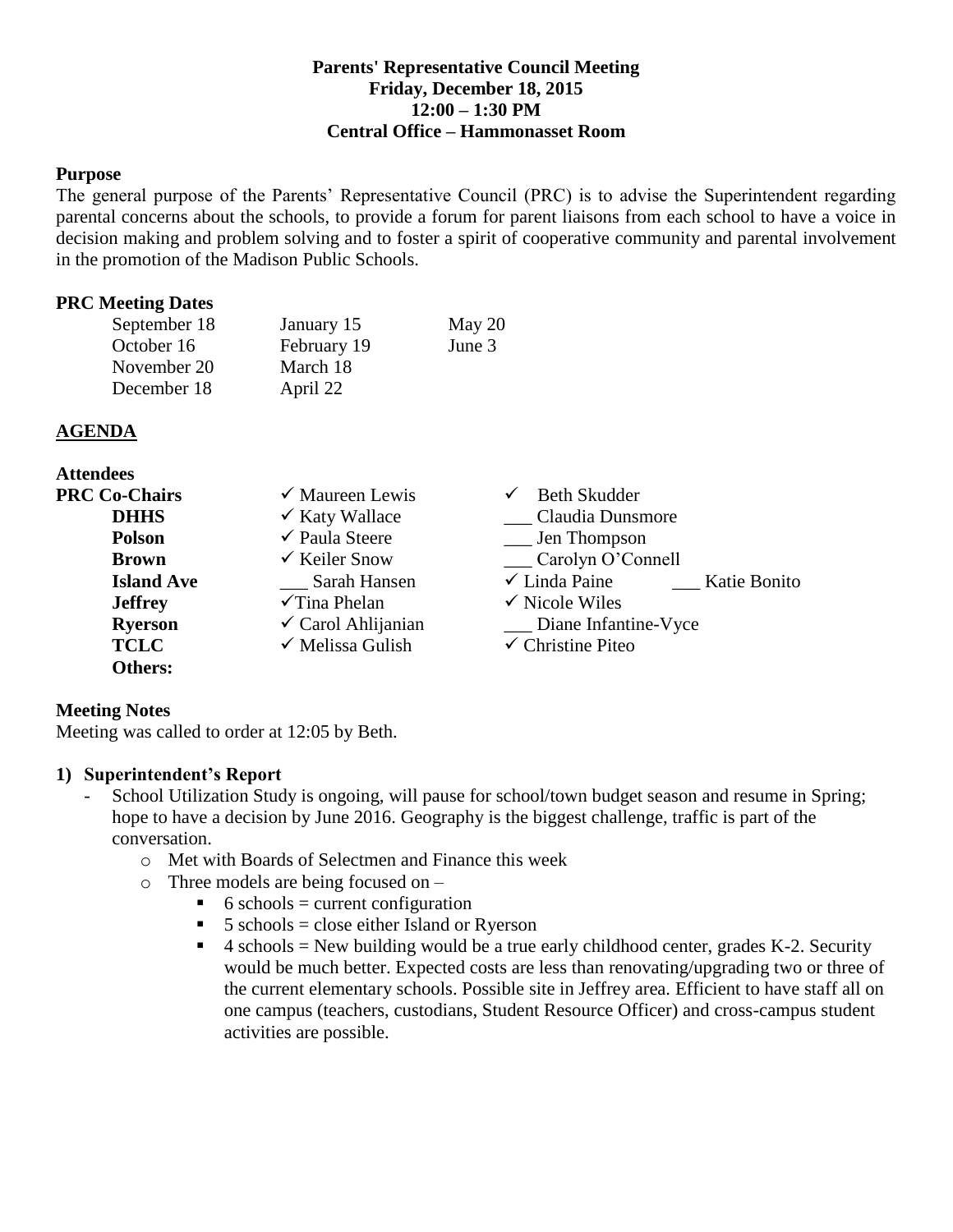- Exploring moving Polson start time to match Brown time. Currently Polson is 7:30am bell/kids at bus stops at 6:30am; Brown is 8:05am bell. Will go to BOE in January. (Edited with this update: BOE is studying as many as 25+ questions around the proposed change in bell times, and the BOE Planning Committee will report back to BOE in March with the results of their findings.)
	- o Advantages:
		- **good** for kids
		- would help traffic with a 30-40% reduction in staff/parent traffic on Green Hill during the morning congestion.
		- No additional bus would be needed/no transportation cost associated with the change
	- o Challenges
		- **DHHS uses Polson gyms and locker rooms/impacts sports.**
- School Calendar BOE will vote on  $2016 2017$  School Calendar which includes the first day of school will be after Labor Day 2016. (Edited with this update: BOE approved this calendar on 1/5/16.)
- 2016 2017 School Budget Tom presents the budget to BOE on 1/5/16, and in more detail at 1/7/16 budget workshop.
	- $\circ$  \$1.5 million shortfall = 2.5% budget increase with no actual increased expenditures, just to cover increased healthcare and benefit costs. (School and town budgets are facing the same issue.)
	- o There will be layoffs because of decreasing enrollment
	- o Tom asks for PRC support at BOE and town meetings (BOS and BOF) in support of the school budget
	- o Tom will let us know a date for an evening budget presentation for all 3 elementary schools. Location TBD.
- Showing and panel discussion of movie "Most Likely to Succeeed" at The Country School on February  $4<sup>th</sup>$ . Information to follow via e-notify. <http://www.thecountryschool.org/about/current-parents/most-likely-to-succeed>
- **2) Review/Approve Minutes** November minutes approved, with minor changes.
- **3) PRC business –** All up to date.

# **4) Subcommittee Reports**

- a) **Boxtops** Brown/Carolyn O'Connell
- b) **Custodian** Brown/Carolyn O'Connell
- c) **Art Show** Island/
- d) **Transportation Council**; DHHS/Katy Wallace. Meetings at 10:00am in Hammonasset Room on 10/22/15, 12/17/15, 2/25/16, 4/21/16, 5/12/16
	- Allergy issue on buses is a concern this is being taken very seriously
	- Regarding the recent issue of a student having an allergic reaction on the bus: the bus was near Opening Hill, driver and student knew the nurse at Brown had an Epi-Pen for her, the bus beat 911 responders to Brown
	- HS kids traveling to sports want to eat on the bus. Working with Craig Semple (Athletic Director) regarding athletes having food before getting on the bus
	- Researching training bus drivers for Epi-Pen affects contract/salary, union issues
	- Bus drivers need to watch road vs watching kids for food little kids can't even be seen because of the high seats.
	- Polson and Hand buses still need to practice evacuation drills
	- Question for Katy for the next meeting what is the time threshold for notification that a bus will be late?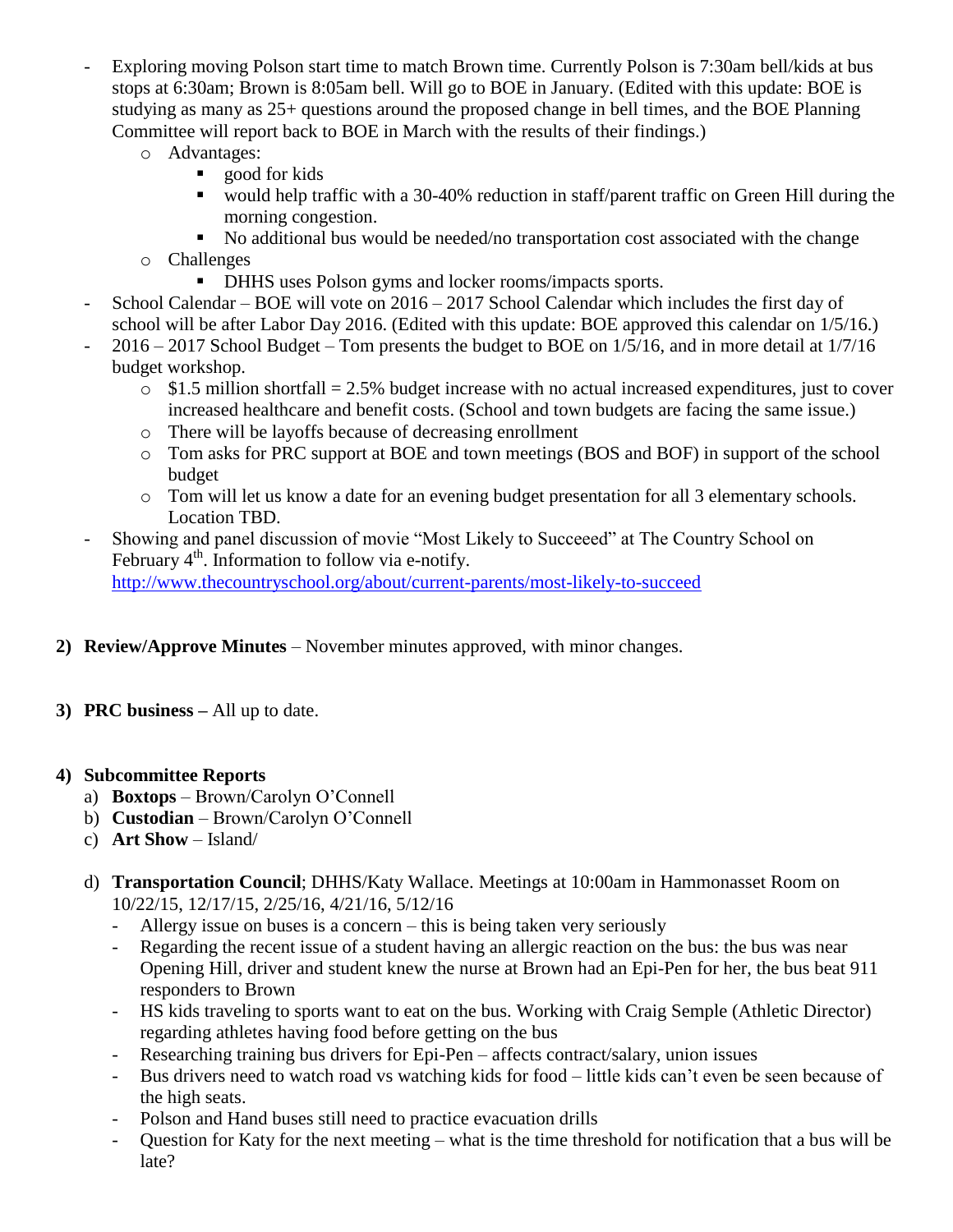- e) **Food Services Council**; Ryerson/Michele Menard. Meetings at 10:00am in Hammonasset Room on 12/10/15, 2/11/16, 4/7/16, 5/19/16
	- Wellness Policy is under discussion. Because this is a district committee on a policy under review, further comment is not permitted. Committee includes a nurse, two principals., Wendy Brighindi, a PE teacher and Michelle are on the committee.
	- Parent input will be sought later in the process.
- f) **MADE**; Polson/Jen Thompson. Meetings at 3:30pm in Hammonasset Room on 2/3, 4/12, and 6:30pm in Senior Center Café on 6/14.
	- Jen and Karen from Polson both attended the most recent meeting of the Stress Task Force and are pleased with the participation.
	- Go to the MADE website to sign up for notifications, also lots of articles and resources
	- MADE is relevant for all ages
	- Suggestion made to separate MADE and MYFS PRC committees for next year (they were combined for this year following a suggestion to combine last year.)
	- <http://www.madeinmadison.org/>
	- <https://www.facebook.com/MADE.in.Madison/>
- g) **MYFS**; Mtgs: Polson/Paula Steere and Jen Thompson.
	- Paula attended, will switch with Karen
	- 1/19/16 7:00 8:30pm in Polson Auditorium (Snow date 1/21) Feeding the Body and Soul of Our Tweens and Teens: Body Image and Self Esteem. Presenters: Dr Springhorn, Dr Nolfo, Marybeth Golja, Holly David. Appropriate for parents of boys and girls. \*\*SEE PURPLE HANDOUT from December meeting
	- Meeting covered budget for  $2016 2017$ .
	- January 2016 new director Scott Cochran starts (previously assistant director), Marj Adler to retire; two students serve on their board.
	- MYFS serves 6-21 year olds, fees are a sliding scale. 128 cases in 2015, plus 383 short term interventions (a phone call or 1 or 2 sessions)
	- Polson Peer Helpers trained to help with friendships, substance abuse, stress and coping, hoping for budget increase so more kids can get involved
	- DHHS students appreciated yoga and puppies for stress relief during exams
	- <http://www.madisonct.org/myfs/>
	- <https://www.facebook.com/MadisonYouthandFamilyServices/>
- h) **Political Action**: Jeffrey/Tina Phelan/Nicole Wiles All payments for Candidates Forum and Vote Tuesday signs have been received.

# **5) Roundtable**

- a) **DHHS** M.A.S.H. was awesome, sold many tickets. Chorusline is the Spring Musical. SAT will be free in school, no SBAC. Spirit Week included a video for Joe Barber. Honor Breakfast. Holiday door decorating, PJ Day. Winter Sports have started. International trips to Paris and Belgium were cancelled and will travel to Quebec City, Canada instead. The summer trip to Spain will travel to the MPS partner school in Costa Rica instead.
- b) **Polson –** Veterans' Day event, lots of food donations. Next meeting is 1/25/16 at 9am (alternating am/pm meetings) Topic: Student Stress and Coping Skills – panel including counselors and all inbuilding support staff, hoping it is attractive for Polson families.